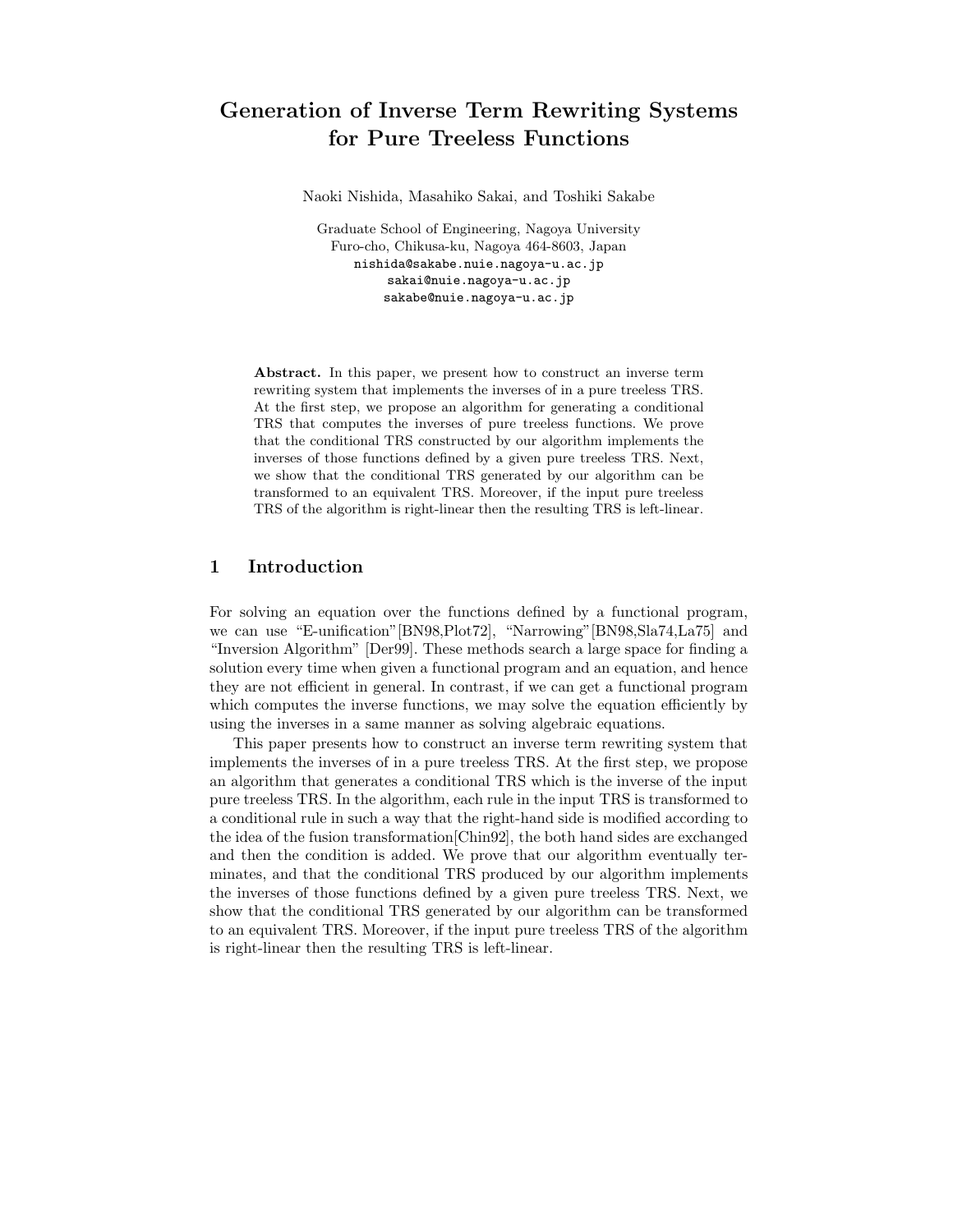## **2 Preparation**

In this paper, we mainly follow the notation of [BN98,Klop92]. A *reduction system* is a structure  $\mathcal{A} = (\mathcal{S}, \rightarrow)$  where S is a set and  $\rightarrow$  is a binary relation over S, which is called a reduction relation. A *reduction* is a finite sequence  $x_0 \to x_1 \to \cdots \to x_n$   $(n \ge 0)$  or an infinite sequence  $x_0 \to x_1 \to \cdots$  of reduction steps. The identity of elements  $x, y \in S$  is denoted by  $x \equiv y$ . If there is no element y such that  $x \to y$ , then we say x is a *normal form* (with respect to A). <sup>\*</sup>→ is the reflexive and transitive closure of  $\rightarrow$ .  $\stackrel{k}{\rightarrow}$  and  $\stackrel{k\geq}{\rightarrow}$  denote a reduction of k steps and a reduction of steps less than k, respectively. A is *confluent* if and only if  $x \stackrel{*}{\rightarrow} y \wedge x \stackrel{*}{\rightarrow} y'$  imply  $\exists z \in \mathcal{S}, y \stackrel{*}{\rightarrow} z \wedge y' \stackrel{*}{\rightarrow} z$  for all  $x, y, y' \in \mathcal{S}$ .

Let  $F$  be a set of function symbols accompanied with a mapping  $arity$  from F to the set of natural numbers, which is called a *signature*. Let X be a set of variables. We use  $x, y, z$  as variables. Terms over F and X are recursively defined as follows.

- A variable  $x \in X$  is a term.
- If  $f \in F$  with  $arity(f) = n$  and  $t_1, ..., t_n$  are terms then  $f(t_1, ..., t_n)$  is a term. If  $arity(f) = 0$  then we write f instead of  $f(.)$ .

Function symbols f with  $arity(f) = 0$  are called *constants*.  $T(F, X)$  (or simply T) denotes the set of all terms over  $F$  and  $X$ . The set of variables which appears in a *n*

term t is denoted by  $Var(t)$ . For any term t we use  $f^n(t)$  to denote  $\overbrace{f(\cdots f(t)\cdots)}$ . A term t is called *linear* if every variable occurs in t at most once.

Letting  $\Box$  be an extra constant, a term  $C \in T(F \cup \{\Box\}, X)$  is called a *context* denoted by  $C$ , ..., ]. For a  $C$ , ..., ] which contains  $n \Box$ 's and for  $t_1, ..., t_n \in$  $T(F, X), C[t_1, ..., t_n]$  denotes the term obtained by replacing  $\Box$ 's with  $t_1, ..., t_n$ from left to right. A context that possesses exactly one  $\Box$  is denoted by  $C$ .

A substitution is a mapping  $\sigma : X \to T(F, X)$  such that  $\mathcal{D}om(\sigma)$  is finite, where  $\mathcal{D}om(\sigma) = \{x \mid \sigma(x) \not\equiv x\}$ . Let  $\{x_1 \mapsto u_1, ..., x_n \mapsto u_n\}$  denote a substitution  $\sigma$  such that  $\sigma(x_i) \equiv u_i$  for all i and  $\sigma(x) \equiv x$  for the other variables x. Then  $t\sigma$  denotes the term obtained by replacing variables  $x_1, ..., x_n$  in t with terms  $u_1, \ldots, u_n$ , respectively.

A *conditional rewrite rule* is a triple  $(l, r, \text{Cond})$ , denoted by  $l \rightarrow r \Leftarrow \text{Cond}$ , where the left-hand side  $l(\notin X)$  and the right-hand side r are terms and Cond is either true or  $l_1 \to r_1 \wedge \cdots \wedge l_n \to r_n$   $(n \geq 1)$ . For a substitution  $\sigma$  and a reduction relation  $\to$  on terms, if  $l_i \sigma \stackrel{*}{\to} r_i \sigma$  for all i then we say that  $\sigma$  and  $\rightarrow$  satisfy Cond and write Cond( $\sigma$ ,  $\rightarrow$ ). Letting R be a set of conditional rewrite rules,  $(T(F, X), \rightarrow_R)$  is called a *conditional term rewriting system* (CTRS), where  $\rightarrow_R$  =  $\bigcup^{\infty}$  $\bigcup_{n=0}$   $\rightarrow$  and  $\rightarrow$ , called the *n*-level reduction, are defined as follows.

$$
\begin{array}{l}\n- \to \in \emptyset. \\
- \text{ If } s \to t, \text{ then } s \to t. \\
\end{array}
$$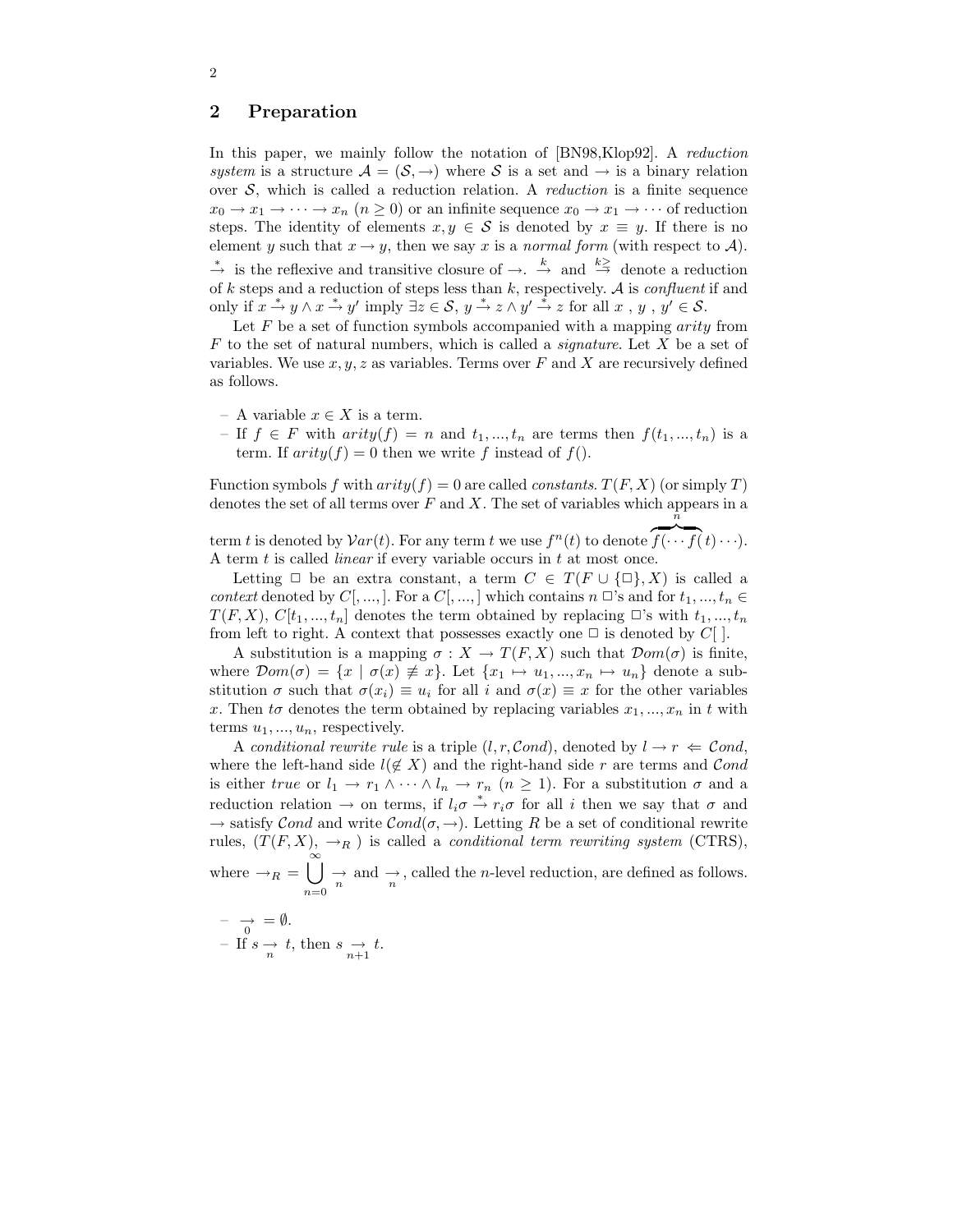$$
- \text{ If } l \to r \Leftrightarrow \mathcal{C} \text{ on } d \in R \text{ and } \mathcal{C} \text{ on } d(\sigma, \frac{\Delta}{n}), \text{ then } C[l\sigma] \to C[r\sigma].
$$

In the sequel, we identify R with  $(T(F, X), \rightarrow_R)$  if that causes no confusion. We abbreviate a rule  $l \rightarrow r \Leftarrow true$  as  $l \rightarrow r$ , and call it a *rewrite rule*. A *term rewriting system* (TRS) is a CTRS that has only rewrite rules. We have  $\rightarrow_R$  =  $\rightarrow$  for all  $i \geq 1$  on TRS R. We say that a conditional rewrite rule is *leftlinear* (and *right-linear*, respectively) if any variable occurs in the left-hand side l (and the right-hand side r) at most once. A CTRS is called *left-linear* (and *rightlinear*, respectively) if every rule is left-linear (and right-linear).  $l \rightarrow r \Leftarrow Cond$ and  $l' \rightarrow r' \Leftarrow \mathcal{C}ond'$  are *overlapping* if there exist a subterm  $s \ (\not\equiv x)$  of l' and substitutions  $\sigma$  and  $\sigma'$  such that  $l\sigma \equiv s\sigma'$ . A CTRS is *orthogonal* if it is left-linear and has no overlapping rules. An orthogonal TRS is known to be confluent.

# **3 Generation of Inverse TRSs**

#### **3.1 Inverse CTRSs**

Let R be a CTRS over a signature F and a set X of variables. The set  $F_D$  of *defined symbols* of R is  $\{f \mid f(...) \rightarrow r \iff Cond \in R\}$ . A function symbol in  $F - F_D$  is called a *constructor.*  $F_C$  denotes a set of constructors of R. We use  $f, g, h$  as defined symbols and  $c, d, e$  as constructors.  $R_f$  denotes the set of rewrite rules of  $f \in F_D$  in  $R: \{l \to r \Leftrightarrow Cond \mid l \equiv f(...)\}.$  We introduce the notion of *tuple* as special constructors for representing the return value of the inverses of multi-argument functions. A tuple of terms  $t_1, ..., t_n$  is denoted by  $tp_n(t_1, ..., t_n)$ with the constructor  $tp_n$ . A tuple with one element  $tp_1(t)$  is simply denoted by t.

Let  $R$  be a CTRS over a signature  $F$  and a set  $X$  of variables. For a defined symbol  $f \in F_D$  and  $t_1, ..., t_n \in T(F_C, \emptyset)$ , we say that  $f(t_1, ..., t_n)$  is *defined* if  $f(t_1, ..., t_n) \stackrel{*}{\rightarrow}_R s$  for some  $s \in T(F_C, \emptyset)$ .

**Definition 1.** Let R be a CTRS over a signature F and a set X of variables,  $F_0$ *be a subset of defined symbols* F*<sup>D</sup> and* R *be a CTRS over a signature* G *and a set* X' of variables such that  $G_C = F_C \cup \{tp_i \mid 1 \leq i \leq m\}$  and  $F_D \cap G_D = \emptyset$ , where m *is the maximum number of arity of*  $f \in F_D$ *.*  $R'$  *is an* inverse *of*  $R$  *with respect to*  $F_0$  *if for all*  $f \in F_0$  *there exists*  $g \in G_D$  *such that for all*  $t_1, ..., t_n \in T(F_C, \emptyset)$ *if*  $f(t_1, ..., t_n)$  *is defined then*  $g(f(t_1, ..., t_n))$  →  $_{R\cup R'} tp_n(t_1, ..., t_n)$ . □

Let R be a CTRS over a signature F and a set X of variables. Let  $F_0$  be a subset of defined symbols  $F_D$ . We call R' an *inverse CTRS* if R' is inverse of R w.r.t.  $F_0$ .

#### **3.2 Pure Treeless TRS**

An orthogonal TRS R over a signature F and a set X of variables is *pure treeless* if  $R_f$  is in the form of either TYPE1 or TYPE2 for all  $f \in F_D$ :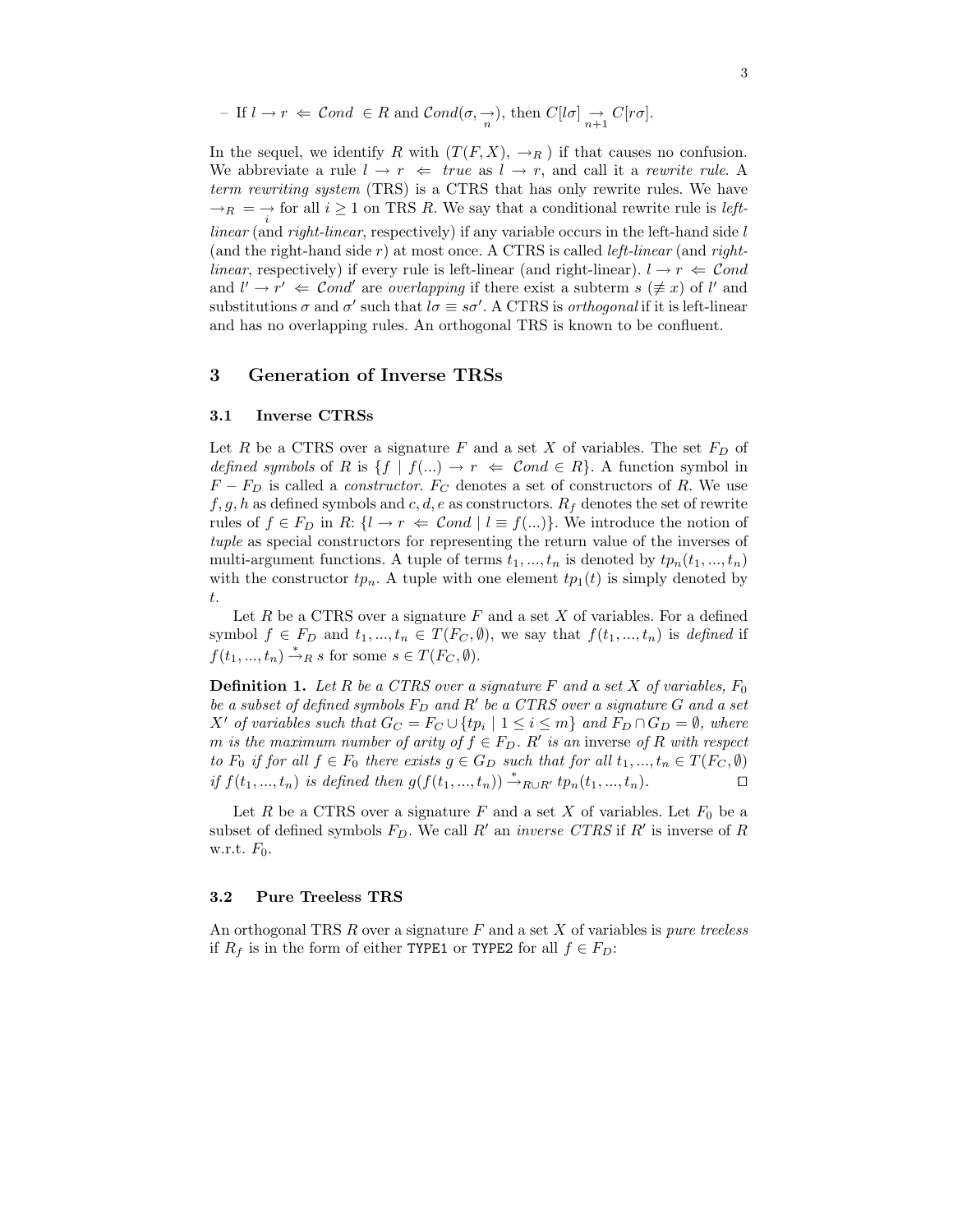– TYPE1

$$
R_f = \{f(x_1, ..., x_n) \to tt_0\}
$$

– TYPE2

$$
R_f = \{ f(c_1(x'_1, ..., x'_{n_1}), x_2, ..., x_n) \to tt_1, \n\vdots \nf(c_m(x'_1, ..., x'_{n_m}), x_2, ..., x_n) \to tt_m \}
$$

where each term  $tt_i$  satisfies that the arguments of every defined symbol in  $tt_i$ are variables and  $c_1, ..., c_m$  are different from each other. A term as like  $tt_i$  and a term  $c(x_1, ..., x_n)$  are called a *pure treeless term* (*PT term*) and a *pattern*, respectively. A orthogonal TRS which is pure treeless is called a *pure treeless term rewriting system* (*PT TRS*). Note that a PT term is represented in the following form:

$$
C[f_1(x_{1,1},...,x_{1,n_1}),...,f_m(x_{m,1},...,x_{m,n_m})]
$$

where  $C \in T(F_C \cup \{\square\}, X)$ .

A defined symbol in a PT TRS is called a *pure treeless function* <sup>1</sup> (*PT function*).

*Example 1.* The PT function add that calculates addition is defined as follows:

$$
R_1 = \{ add(0, x_2) \to x_2,add(s(x_1), x_2) \to s(add(x_1, x_2))\}.
$$

| ۰ | ۰ |  |
|---|---|--|
|   |   |  |
|   |   |  |

### **3.3 Basic Idea**

We explain our basic idea by using a **TYPE1** PT function with one argument. Let's consider the PT TRS consisting of the rule:

$$
f(x) \rightarrow C[f_1(x),...,f_m(x)]
$$

where  $C \in T(F_C \cup \{\square\}, X)$ .

Firstly, applying the inverse function symbol  $f^{-1}$  of f to the both hand sides, the left-hand side is transformed to x since " $f^{-1}(f(n)) = n$ " from the desired property of inverse functions. Then, we have  $x \to f^{-1}(C[f_1(x),...,f_m(x)])$ . Secondly, we exchange the both hand sides and replace the defined symbol  $f_i(x)$  in the right-hand side with a fresh variable  $y_i$  for each i. Then, we have  $x \to f^{-1}(C[y_1, ..., y_m])$ . Finally, we need to add equations  $x \equiv f_1^{-1}(y_1), ..., x \equiv$  $f_m^{-1}(y_m)$  as the condition of the rule in order to relate x to  $y_i$ 's. Thus, we obtain the following conditional rewrite rule that defines the inverse function of  $f$ .

$$
f^{-1}(C[y_1, ..., y_m]) \to x \Leftarrow \bigwedge_{i=1}^m f_i^{-1}(y_i) \to x
$$

4

 $1$  In [Chin92], functions defined by TYPE1 and TYPE2 are called pure treeless functions and g-type pattern matching, respectively. In this paper, we call the both pure treeless functions.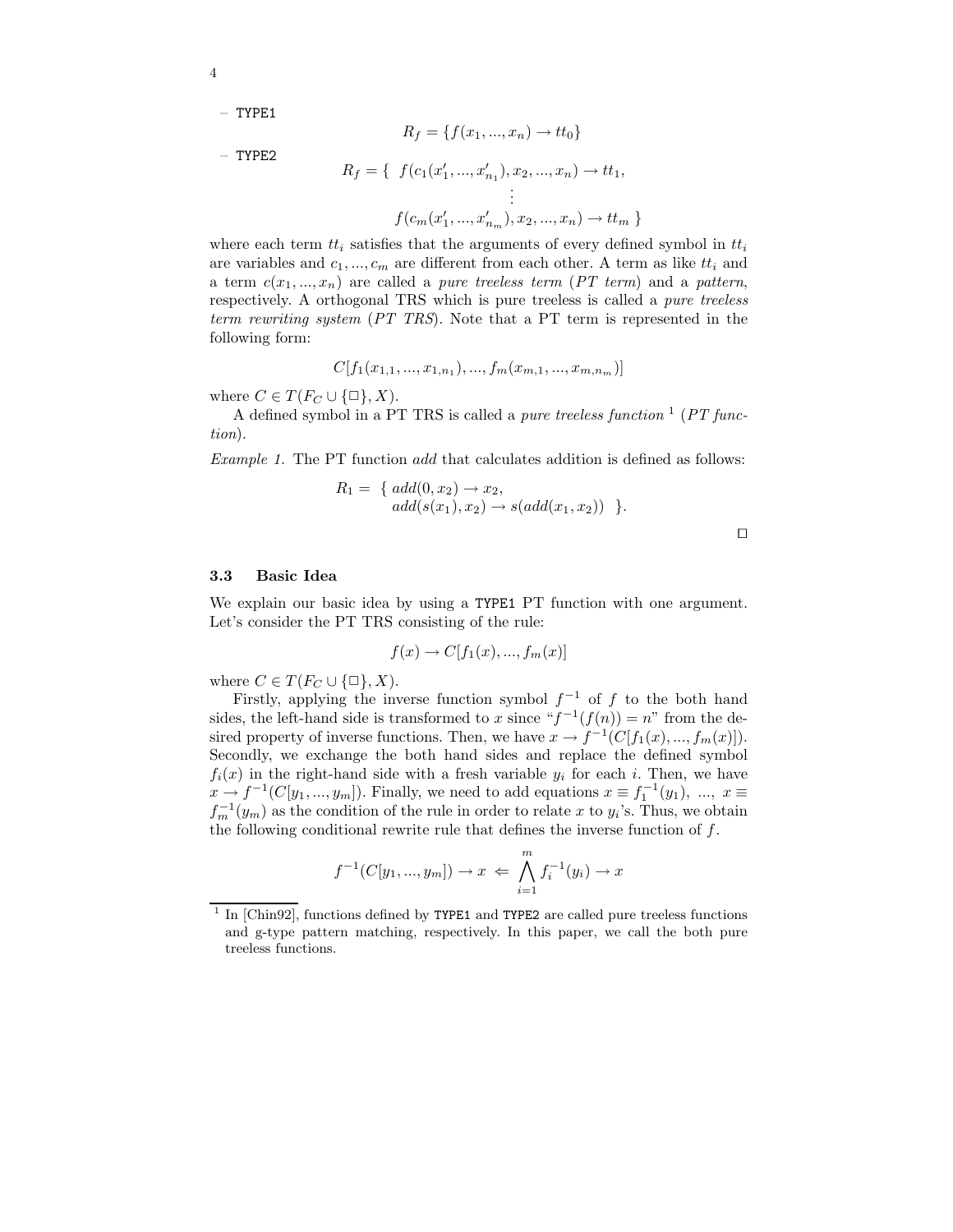#### **3.4 Algorithm for Generating Inverse CTRSs**

First, we define the set of defined symbols on which specified function symbols depend.

**Definition 2.** *Let* R *be a PT TRS over a signature* F *and a set* X *of variables.* Let  $F_0$  be a subset of defined symbols  $F_D$ . Define  $Dep(F_0)$  to be the smallest set *satisfying the following.*

$$
- \n\mathcal{D}ep(F_0) \supseteq F_0.
$$
  
- \n\mathcal{D}ep(F\_0) \supseteq {h \in F\_D | f \in \mathcal{D}ep(F\_0), f(...) \to C[..., h(x\_1, ..., x\_n),...] \in R }

We show an algorithm  $\mathcal{I}nv$  that is a formalization of Section 3.3. The algorithm  $\mathcal{I}nv$  generates a CTRS from a PT TRS R over a signature F and a set X of variables, and a subset  $F_0$  of the defined symbols  $F_D$ .  $\mathcal{I}nv$  is defined as follows:

$$
Inv(R, F_0) = \{ h^{\#}(s) \to tp_n(t_1, x_2, ..., x_n) \Leftarrow Cond \mid h \in Dep(F_0), h(t_1, x_2, ..., x_n) \to t \in R, T[[t]] = \langle s ; Cond \rangle \}.
$$

Note that  $t_1$  is a variable or a pattern. The procedure T takes a PT term t as input, and outputs the pair  $\langle s ; Cond \rangle$ . T is defined as follows.

$$
\begin{cases}\n- T[\![x]\!] = \langle x ; \text{ true }\rangle. \\
- T[\![c]\!] = \langle c ; \text{ true }\rangle. \\
- T[\![c(t_1, ..., t_n)]\!] = \langle c(t'_1, ..., t'_n) ; \text{ Cnd}_1 \wedge \cdots \wedge \text{ Cnd}_n \rangle \ (n \ge 1), \\
& \text{ where } T[\![t_i]\!] = \langle t'_i ; \text{ Cnd}_i \rangle \text{ for each } i. \\
- T[\![f(x_1, ..., x_n)]\!] = \langle y ; f^{\#}(y) \rightarrow tp_n(x_1, ..., x_n) \rangle, \\
& \text{ where } y \text{ is a fresh variable.} \n\end{cases}
$$

It is clear that the procedure T always terminates and  $Inv(R, F_0)$  is finite.

We say that a tuple is *n*-variable if it is in form of either  $tp_n(x_1, ..., x_n)$  or  $tp_n(c(x'_1, ..., x'_j), x_2, ..., x_n).$ 

*Example 2.* Consider the PT TRS  $R_1$  of Example 1.  $R_2 = \mathcal{I}nv(R_1, \{add\})$  is as follows:

$$
R_2 = \{ add^{\#}(x_2) \to tp_2(0, x_2),add^{\#}(s(y)) \to tp_2(s(x_1), x_2) \Leftarrow add^{\#}(y) \to tp_2(x_1, x_2) \}.
$$

 $\Box$ 

#### **3.5 Correctness of the Algorithm**

In this section, we prove that the CTRS generated by our algorithm is an inverse of the input.

**Proposition 1.** *Let* R *be a PT TRS over a signature* F *and a set* X *of variables. Let*  $F_0$  *be a subset of defined symbols*  $F_D$ *. For all*  $f \in \mathcal{D}ep(F_0)$ *, if*  $f(...) \rightarrow r \in$ R then defined symbol that appears in r belongs to  $Dep(F_0)$ .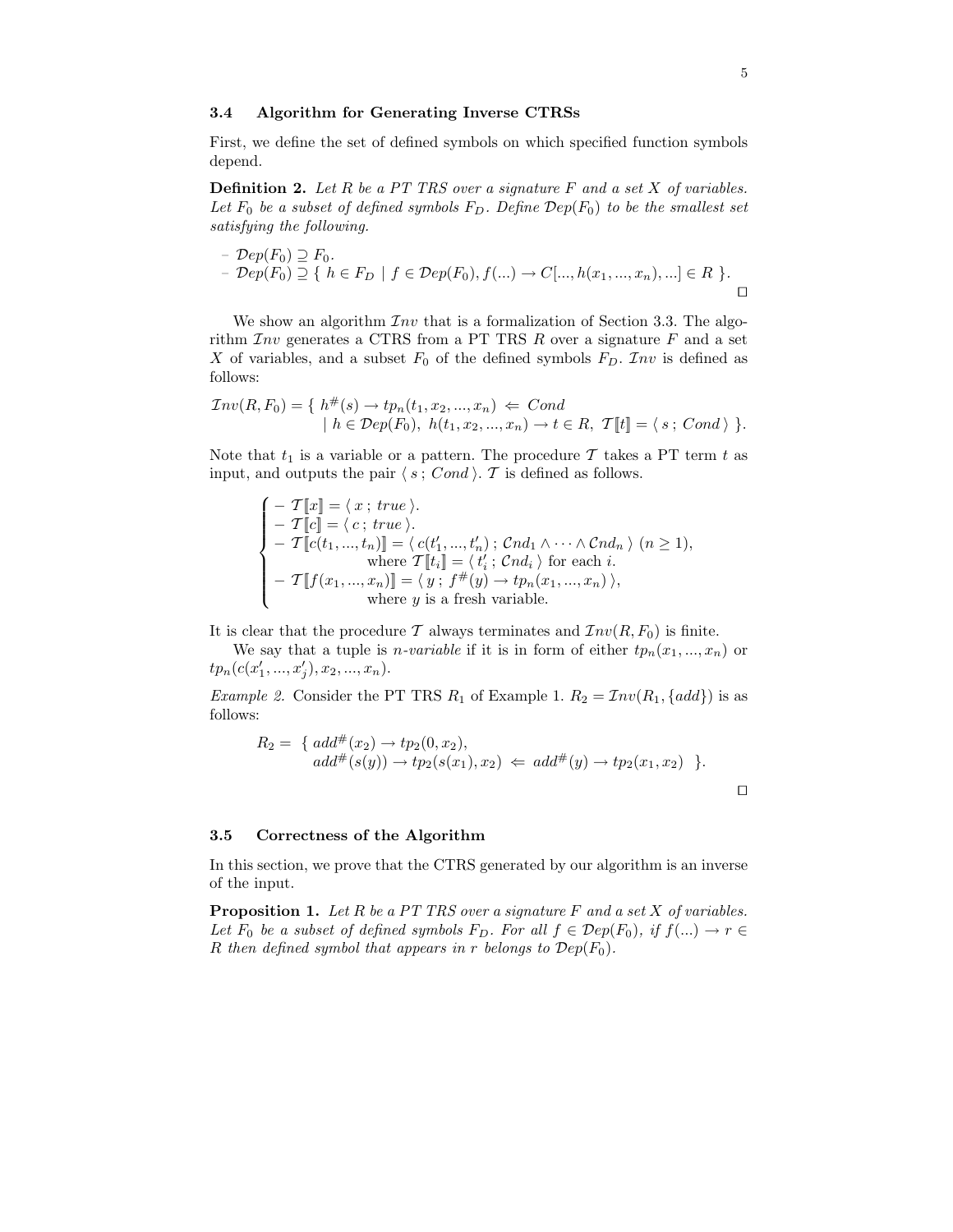*Proof.* It is trivial from the construction of  $\mathcal{D}ep(F_0)$ .

**Theorem 1.** *Let* R *be a PT TRS over a signature* F *and a set* X *of variables. Let*  $F_0$  *be a subset of defined symbols*  $F_D$  *and*  $R'$  *be*  $Inv(R, F_0)$ *. For all*  $f \in$  $Dep(F_0)$  *and all*  $t_1, ..., t_n, s \in T(F_C, \emptyset)$ *,* 

$$
f(t_1, ..., t_n) \stackrel{*}{\rightarrow}_R s \iff f^{\#}(s) \rightarrow_{R'} tp_n(t_1, ..., t_n).
$$

*Proof.*  $\Rightarrow$ ). We prove this direction by induction on the steps k of the reduction  $f(t_1, ..., t_n) \stackrel{*}{\rightarrow}_R s$ . Since  $k \geq 1$  from  $s \in T(F_C, \emptyset)$ , this reduction is written as follows:

$$
f(t_1, ..., t_n) \rightarrow_R t \stackrel{k-1}{\rightarrow}_R s.
$$

– If f is the TYPE1 PT function, we have  $f(x_1, ..., x_n) \to u \in R$  and  $t \equiv u\{x_1 \mapsto$  $t_1, ..., x_n \mapsto t_n$ . Since u is a PT term, u is represented in the following form with a context  $C \in T(F_C \cup \{\square\}, X)$ :

$$
u \equiv C[f_1(x_{1,1},...,x_{1,n_1}),...,f_l(x_{l,1},...,x_{l,n_l})]
$$

where  $x_{i,j} \in \{x_1, ..., x_n\}$  for all i and j,  $f_i$  is in  $Dep(F_0)$  for every i from Proposition 1. Hence,  $t$  is represented as follows:

$$
t \equiv u\{x_1 \mapsto t_1, ..., x_n \mapsto t_n\} \equiv C'[f_1(t_{1,1}, ..., t_{1,n_1}), ..., f_l(t_{l,1}, ..., t_{l,n_l})]
$$

where  $C' \equiv C\{x_1 \mapsto t_1, ..., x_n \mapsto t_n\}$  and  $t_{i,j} \equiv x_{i,j} \{x_1 \mapsto t_1, ..., x_n \mapsto t_n\}$ for each  $i$  and  $j$ .

Since  $t \equiv C'[f_1(t_{1,1},...,t_{1,n_1}),...,f_l(t_{l,1},...,t_{l,n_l})] \stackrel{k-1}{\to} R s$  and  $C'$  has no defined symbol in  $F_D$ , s is represented as  $C'[s_1, ..., s_l]$  for some  $s_i \in T(F_0, \emptyset)$  and the following reduction exists:

$$
f_i(t_{i,1},...,t_{i,n_i}) \stackrel{k-1 \geq} \to R s_i \quad (1 \leq i \leq l).
$$

Hence, we have the following reduction by induction hypothesis:

$$
f_i^{\#}(s_i) \stackrel{*}{\to}_{R'} tp_{n_i}(t_{i,1},...,t_{i,n_i}) \ (1 \le i \le l). \tag{1}
$$

Since  $f(x_1, ..., x_n) \to u \in R$  and C has no defined symbol, we have:

$$
\mathcal{T}[\![C[f_1(x_{1,1},...,x_{1,n_1}),...,f_l(x_{l,1},...,x_{l,n_l})]\!]] = \langle C[y_1,...,y_l];\;Cond\rangle
$$

where  $Cond = \bigwedge^l$ *i*=1  $(f_i^{\#}(y_i) \to tp_{n_i}(x_{i,1},...,x_{i,n_i})$ ). Thus, R' has the following

rule:

$$
f^{\#}(C[y_1, ..., y_l]) \to tp_n(x_1, ..., x_n) \Leftarrow Cond.
$$

Let m be the maximum level of the reduction (1) and  $\sigma$  be  $\{x_1 \mapsto t_1, ..., x_n \mapsto$  $t_n, y_1 \mapsto s_1, ..., y_l \mapsto s_l$ . Then we have  $Cond(\sigma, \frac{\Delta}{m}R)$ . Therefore, the following reduction exists:

$$
f^{\#}(s) \equiv f^{\#}(C'[s_1, ..., s_l]) \equiv f^{\#}(C[y_1, ..., y_l])\sigma
$$
  
\n
$$
\rightarrow_{m+1}^{n} r \, tp_n(x_1, ..., x_n)\sigma \equiv tp_n(t_1, ..., t_n).
$$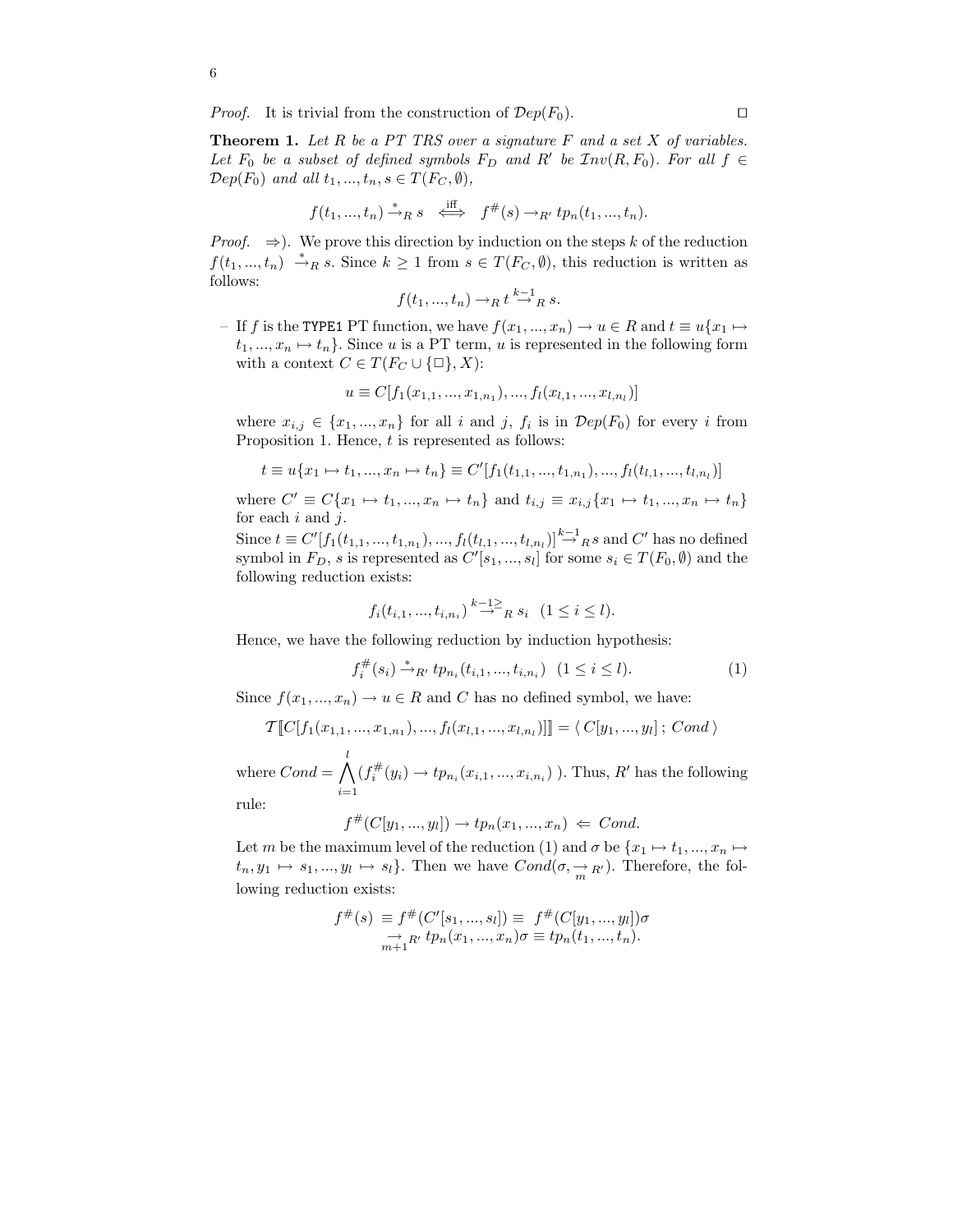– In the case that f is the TYPE2 PT function, the claim is shown in similar to TYPE1.

 $\Leftarrow$ ). We prove this direction by induction on the level of the reduction  $f^#(s) \rightarrow_{R'}$  $tp_n(t_1, ..., t_n)$ . We suppose that the level of this reduction is k as follows:

$$
f^{\#}(s) \xrightarrow[k]{\longrightarrow} R' \; tp_n(t_1, ..., t_n).
$$

The rules used in the reduction is in the following form from the construction of  $R'$ :

$$
f^{\#}(u) \rightarrow tp_n(u_1, x_2, ..., x_n) \Leftarrow Cond.
$$

We suppose that  $f^{\#}(s)$  is rewritten by the rule above.

- Consider the case that  $u_1$  is variable  $x_1$ . Then, we have  $s \equiv u\sigma$  for some substitution such that  $x_i \equiv t_i$ .
	- If  $Cond = true$ , we have  $u \in T(F_C, \{x_1, ..., x_n\})$  and  $f(x_1, ..., x_n) \to u \in$ R by the definition of  $Inv(R, F_0)$ . Therefore, the following reduction holds:

$$
f(t_1, ..., t_n) \equiv f(x_1, ..., x_n)\sigma \rightarrow_R u\sigma \equiv s.
$$

• If  $Cond = \bigwedge^m$ *i*=1  $f_i^{\#}(y_i) \to tp_{n_i}(x_{i,1},...,x_{i,n_i})$  where  $m \geq 1$  and  $n_i =$ 

 $arity(f_i)$  and  $x_{i,j} \in \{x_1, ..., x_n\}$  for each i and j, we have  $u \equiv C[y_1, ..., y_m]$ with a context  $C \in T(F_C, \{x_1, ..., x_n\})$  and  $f(x_1, ..., x_n) \to C[f_1(x_{1,1}, ..., x_n]]$  $x_{1,n_1}$ , ...,  $f_m(x_{m,1},...,x_{m,n_m})] \in R$  by the definition of  $\mathcal{I}nv(R,F_0)$ . From  $Cond(\sigma, \rightarrow_{R'})$  and the form of rules in R', the following reduction holds:

$$
f^{\#}(y_i \sigma) \underset{k_i}{\rightarrow} R' t p_{n_i}(x_{i,1} \sigma, ..., x_{i,n_i} \sigma) \quad (1 \le i \le m).
$$

Hence, we have the following reduction by induction hypothesis:

$$
f_i(x_{i,1}\sigma,\ldots,x_{i,n_i}\sigma) \stackrel{*}{\rightarrow}_R y_i\sigma \ (1 \leq i \leq m).
$$

Therefore, the following reduction holds:

$$
f(t_1, ..., t_n) \equiv f(x_1, ..., x_n)\sigma
$$
  
\n
$$
\rightarrow_R C[f_1(x_{1,1}, ..., x_{1,n_1}), ..., f_m(x_{m,1}, ..., x_{m,n_m})]\sigma
$$
  
\n
$$
\equiv C[f_1(x_{1,1}, ..., x_{1,n_1})\sigma, ..., f_m(x_{m,1}, ..., x_{m,n_m})\sigma]
$$
  
\n
$$
\equiv C[f_1(x_{1,1}\sigma, ..., x_{1,n_1}\sigma), ..., f_m(x_{m,1}\sigma, ..., x_{m,n_m}\sigma)]
$$
  
\n
$$
\stackrel{*}{\rightarrow}_R C[y_1\sigma, ..., y_m\sigma] \equiv C[y_1, ..., y_m]\sigma \equiv u\sigma \equiv s.
$$

– In the case that  $u_1$  is a pattern, the claim is shown in similar to the case that  $u_1$  is a variable.  $\square$ 

Thanks to Theorem 1, a CTRS obtained from  $R$  by our algorithm is the inverse CTRS of R in the sence of Definition 1.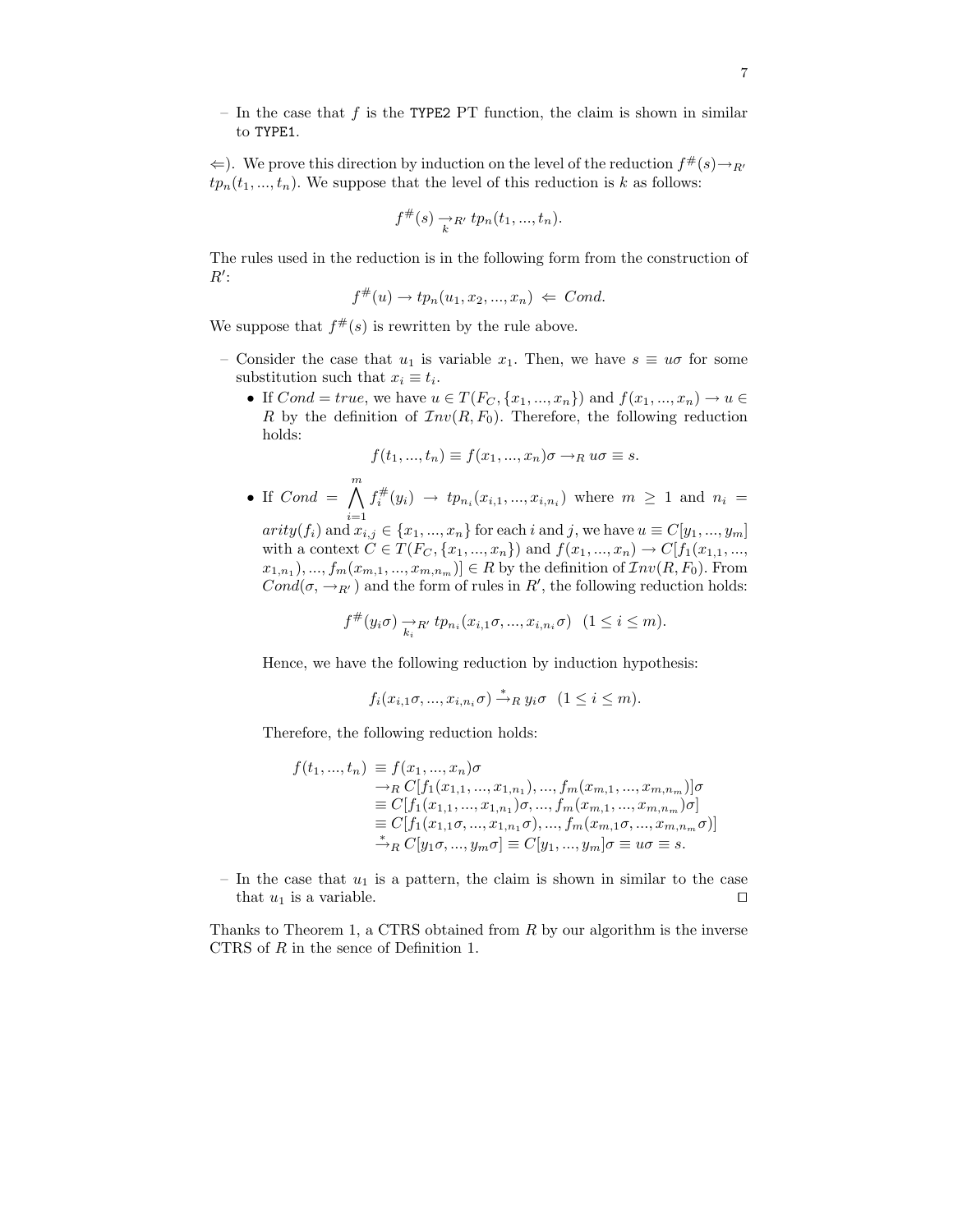*Example 3.* Consider  $add(s(0), s^2(0)) \rightarrow_{R_1} s^3(0)$  where  $R_2$  is generated from  $R_1$ in Example 2. The following holds by Theorem 1.

$$
add^{\#}(s^{3}(0)) \rightarrow_{R_{2}} tp_{2}(s(0), s^{2}(0))
$$
\n(2)

In fact, the following reduction exists by using the rule  $add^{\#}(x_2) \rightarrow R_2 t p_2(0, x_2) \in$  $R_2$  with  $\{x_2 \mapsto s^2(0)\}$ :

$$
add^{\#}(s^2(0)) \rightarrow_{R_2} tp_2(0, s^2(0)).
$$

Since the condition of the rule  $add^{\#}(s(y)) \rightarrow tp_2(s(x_1), x_2) \Leftarrow add^{\#}(y) \rightarrow$  $tp_2(x_1, x_2) \in R_2$  is satisfied with  $\{y \mapsto s^2(0), x_1 \mapsto 0, x_2 \mapsto s^2(0)\},\$  we obtain the reduction (2).  $\Box$ 

Although PT TRSs are confluent, the CTRSs generated by our algorithm are not always confluent. Consider a many-to-one function  $f; f(s) \equiv f(s') \equiv t$ for some  $s, s' \in T(F_C, \emptyset)$  with  $s \neq s'$ . Since we have  $f^{\#}(t) \to s$  and  $f^{\#}(t) \to s'$ from Theorem 1, the inverses CTRS is not confluent.

#### **3.6 Transformation of Inverse CTRS to Inverse TRS**

In this section, we describe the way to transform a CTRS generated by our algorithm from a PT TRS to an equivalent TRS, and if the input PT TRS is right-linear then the resulting TRS is left-linear.

**Proposition 2.** *Let* R *be a PT TRS over a signature* F *and a set* X *of variables.* Let  $F_0$  be a subset of defined symbols  $F_D$  and  $R'$  be  $Inv(R, F_0)$ . For any condi-

*tional rewrite rule*  $f^{\#}(t) \rightarrow r \Leftarrow \bigwedge^{n}$ *i*=1  $f_i^{\#}(y_i) \rightarrow r_i \in R'$  such that  $f, f_i \in \mathcal{D}ep(F_0)$ ,

 $t \in T(F_C, X)$ , r and  $r_i$  are m-variable tuple  $(m = arity(f))$  and  $m_i$ -variable tu*ple*  $(m_i = arity(f_i))$ , respectively, the following property holds.

*–* ∀*i*,  $y_i \in \mathcal{V}ar(t)$ ,  $y_i \notin \mathcal{V}ar(r)$ , ∀*j*,  $y_i \notin \mathcal{V}ar(r_i)$ .

*Moreover, if* R *is right-linear then the following two properties are also satisfied.*

$$
- \operatorname{Var}(t) \cap \bigcup_{i=1}^{n} \operatorname{Var}(r_i) = \emptyset.
$$
  

$$
- \forall i, j, \ i \neq j \Rightarrow \operatorname{Var}(r_i) \cap \operatorname{Var}(r_j) = \emptyset.
$$

*Proof.* It is trivial from the construction of R' and that right-linearity of R.  $\Box$ 

Let R be a PT TRS over a signature F and a set X of variables. Let  $F_0$  be a subset of defined symbols  $F_D$  and  $R'$  be  $Inv(R, F_0)$ . Then,  $R'$  can be transformed to a TRS  $R''$  by the following way.

1. 
$$
R'' := \{ l \rightarrow r | l \rightarrow r \Leftarrow true \in R' \}.
$$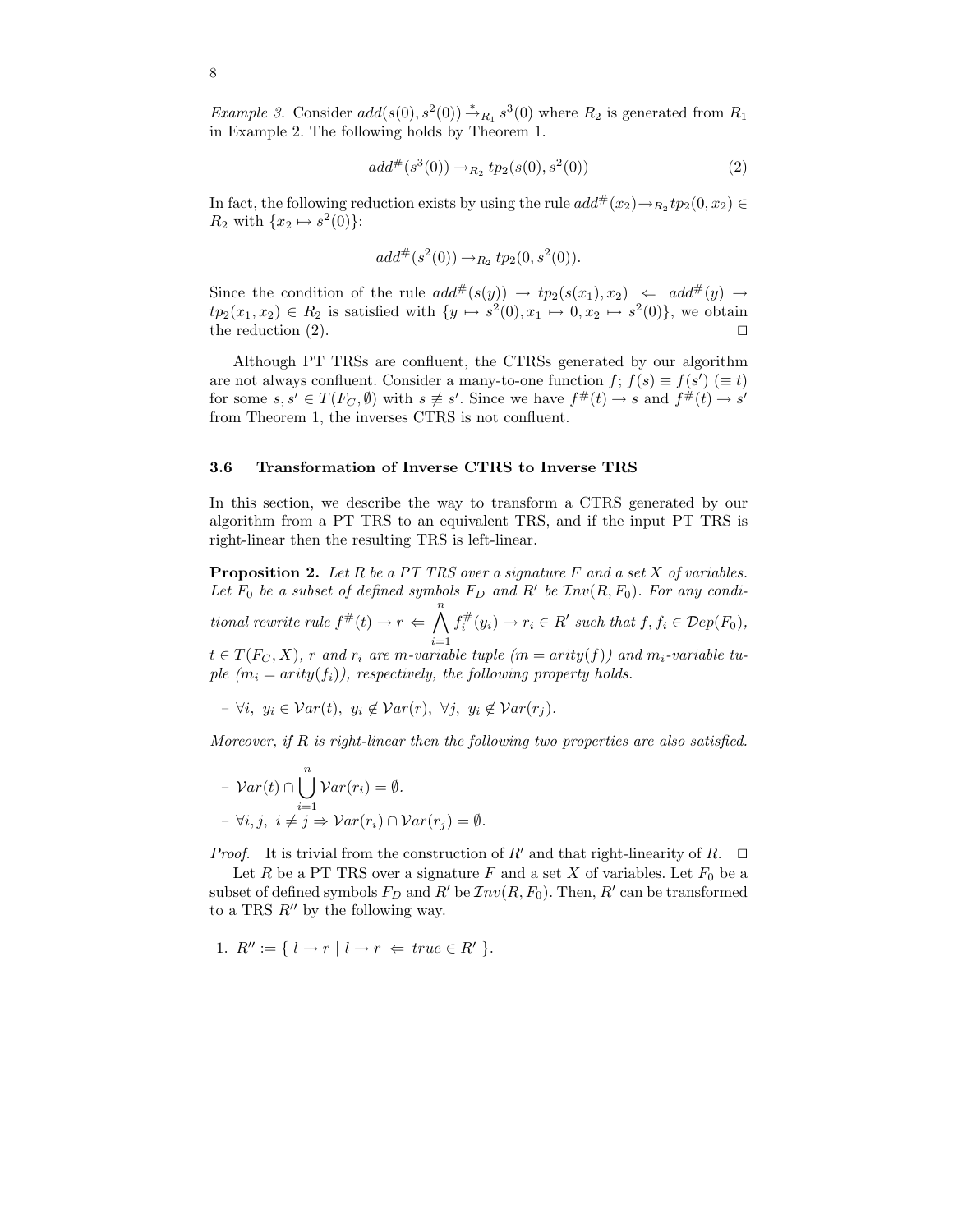2. For each conditional rewrite rule  $f^{\#}(t) \to r \iff \bigwedge^{n} f^{\#}_{i}(y_{i}) \to r_{i} \ (n \geq 1)$ 

in  $R'$ , add the rules to  $R''$  in the following way with a fresh defined symbol f*new* for each rule:

$$
R'' := R'' \cup \{ f^{\#}(t) \to f_{new}(z_1, ..., z_j, f_1^{\#}(y_1), ..., f_n^{\#}(y_n)), f_{new}(z_1, ..., z_j, r_1, ..., r_n) \to r \}
$$

where  $\{z_1, ..., z_i\} = \mathcal{V}ar(t) - \{y_1, ..., y_n\}.$ 

 $DelCond(R')$  denotes the TRS  $R''$  obtained from a CTRS  $R'$  by the transformation above. Note that  $DelCond(R')$  is left-linear if R is right-linear by Proposition 2.

*Example 4.* Since the PT TRS  $R_1$  of Example 1 is right-linear, we obtain the following left-linear CTRS  $R_3 = \mathcal{D}elCond(R_2)$  from  $R_2$  of Example 2:

$$
R_3 = \{ add^{\#}(x_2) \to tp_2(0, x_2),add^{\#}(s(y)) \to add'(add^{\#}(y)),add'(tp_2(x_1, x_2)) \to tp_2(s(x_1), x_2)) \}.
$$

We show that  $DelCond(R')$  is equivalent to R'.

**Theorem 2.** *Let* R *be a right-linear PT TRS over a signature* F *and a set* X *of variables. Let*  $F_0$  *be a subset of defined symbols*  $F_D$ ,  $R'$  *be*  $Inv(R, F_0)$  *and*  $R''$  be  $DelCond(R')$ . For all  $f \in Dep(F_0)$  and all  $t, t_1, ..., t_m \in T(F_C, \emptyset)$  where  $m =$ arity(f),

$$
f^{\#}(t) \rightarrow_{R'} tp_m(t_1, ..., t_m) \iff f^{\#}(t) \stackrel{*}{\rightarrow}_{R''} tp_m(t_1, ..., t_m).
$$

*Proof.*  $\Rightarrow$ ). We prove this direction by induction on the level of the reduction  $f^{\#}(t) \rightarrow_{R'} tp_m(t_1, ..., t_m)$ . We suppose that the level of this reduction is k;  $f^{\#}(t) \rightarrow_{R'} tp_m(t_1, ..., t_m).$ 

– If it is rewritten by  $f^{\#}(u) \to r \in R'$ , the following reduction holds by  $f^{\#}(u) \rightarrow r \in R''$ :

$$
f^{\#}(t) \rightarrow_{R''} tp_m(t_1, ..., t_m).
$$

– If it is rewritten by  $f^{\#}(u) \to r \iff \bigwedge^{n}$ *i*=1  $f_i^{\#}(y_i) \to r_i \in R'$ , we have  $t \equiv u\sigma$ ,  $r\sigma \equiv tp_m(t_1, ..., t_m)$  for some substitution  $\sigma$ , and also have the following reduction:

$$
f_i^{\#}(y_i)\sigma \underset{k-1}{\to}_{R'} r_i\sigma \ (1 \leq i \leq n).
$$

Hence, the following reduction holds by induction hypothesis.

$$
f_i^{\#}(y_i)\sigma \stackrel{*}{\rightarrow}_{R''} r_i\sigma \ (1 \le i \le n)
$$
 (3)

 $\Box$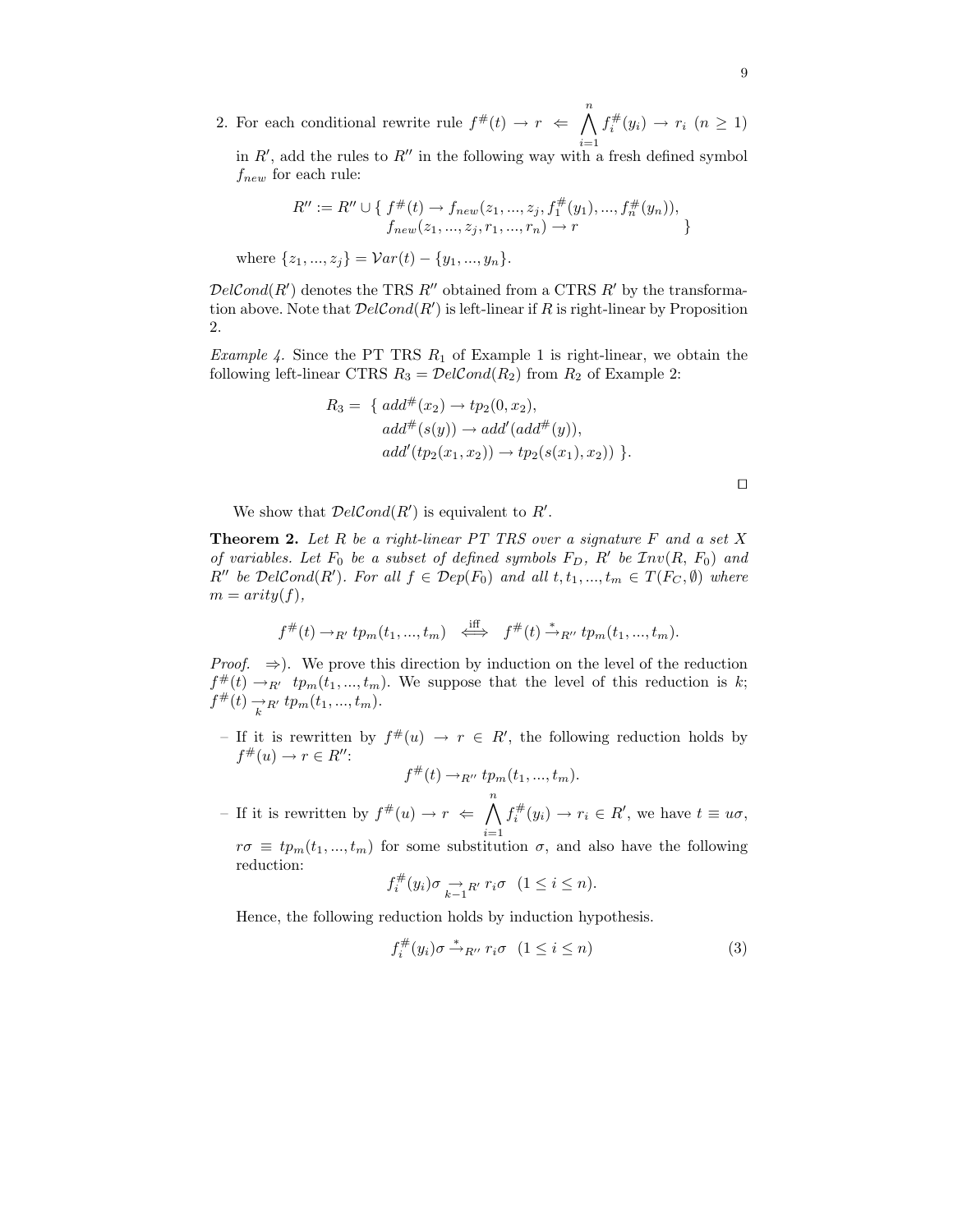We have  $f^{\#}(u) \to f_{new}(z_1, ...z_j, f_1^{\#}(y_1), ..., f_n^{\#}(y_n)) \in R'', f_{new}(z_1, ..., z_j, r_1,$ ...,  $r_n$ ) →  $r \in R''$  from the construction of  $R''$  where  $\{z_1, ..., z_j\} = Var(u)$  –  $\{y_1, \ldots, y_n\}$ . Therefore, by these rules and the expression (3), the following holds:

$$
f^{\#}(t) \equiv f^{\#}(u)\sigma \to_{R''} f_{new}(z_1, ..., z_j, f_1^{\#}(y_1), ..., f_n^{\#}(y_n))\sigma
$$
  
\n
$$
\equiv f_{new}(z_1\sigma, ..., z_j\sigma, f_1^{\#}(y_1)\sigma, ..., f_n^{\#}(y_n)\sigma)
$$
  
\n
$$
\stackrel{*}{\to}_{R''} f_{new}(z_1\sigma, ..., z_j\sigma, r_1\sigma, ..., r_n\sigma)
$$
  
\n
$$
\equiv f_{new}(z_1, ..., z_j, r_1, ..., r_n)\sigma \to_{R''} r\sigma \equiv t p_m(t_1, ..., t_m).
$$

 $\Leftarrow$ ). We prove this direction by induction on the steps k of the reduction  $f^{\#}(t) \stackrel{*}{\rightarrow}_{R''} tp_m(t_1, ..., t_m)$ . We have the following reduction:

$$
f^{\#}(t) \rightarrow_{R''} t' \stackrel{k-1}{\rightarrow}_{R''} tp_m(t_1, ..., t_m).
$$

We suppose that the rule applied at the first step is  $f^{\#}(u) \to r \in R''$ .

– If  $f^{\#}(u) \to r \in R'$  then r is an m-variable tuple. Since t' is a normal form with respect to R', we have  $t' \equiv tp_m(t_1, ..., t_m)$ . Therefore, we have  $f^{\#}(t) \rightarrow_{R'} t' \equiv tp_m(t_1, ..., t_m).$ 

- If 
$$
r \equiv f_{new}(z_1, ..., z_j, f_1^{\#}(y_1), ..., f_n^{\#}(y_n))
$$
, we have  $f^{\#}(u) \to r_0 \iff \bigwedge_{i=1}^{n} f_i^{\#}(y_i)$ 

 $\rightarrow r_i \in R'$  and  $f_{new}(z_1, ..., z_j, r_1, ..., r_n) \rightarrow r_0 \in R''$  is the only rule having f*new* as the top symbol. Hence, we have the following reduction for some substitution  $\sigma_1$  and  $\sigma_2$  such that  $\mathcal{D}om(\sigma_1) = \{z_1, ..., z_j, y_1, ..., y_n\}$  and

$$
Dom(\sigma_2) = \{z_1, ..., z_j\} \cup \bigcup_{i=1}^n Var(r_i) \text{ without loss of generality.}
$$
  

$$
f^{\#}(t) \equiv f^{\#}(u)\sigma_1 \rightarrow_{R''} f_{new}(z_1, ..., z_j, f_1^{\#}(y_1), ..., f_n^{\#}(y_n))\sigma_1
$$
  

$$
\equiv f_{new}(z_1\sigma_1, ..., z_j\sigma_1, f_1^{\#}(y_1\sigma_1), ..., f_n^{\#}(y_n\sigma_1))
$$
  

$$
\stackrel{*}{\rightarrow}_{R''} f_{new}(z_1\sigma_2, ..., z_j\sigma_2, r_1\sigma_2, ..., r_n\sigma_2)
$$
  

$$
\equiv f_{new}(z_1, ..., z_j, r_1, ..., r_n)\sigma_2 \rightarrow_{R''} r_0\sigma_2 \equiv tp_m(t_1, ..., t_m)
$$

We have  $z_i \sigma_1 \equiv z_i \sigma_2$  since  $z_i \sigma_1$  is a normal form for each *i*. We also have  $({y_1},...,y_n] \cap \bigcap_{i=1}^n \mathcal{V}ar(r_i) = \emptyset$  by Proposition 2. Hence we can define  $\sigma =$  $\sigma_1 \sigma_2$ . Then we have  $y_i \sigma \equiv y_i \sigma_1$ ,  $r_i \sigma \equiv r_i \sigma_2$ ,  $u \sigma \equiv u \sigma_1$  and  $r_0 \sigma \equiv r_0 \sigma_2$  for each *i*. Moreover, it follows from  $f_i^{\#}(y_i \sigma) \stackrel{k-2\geq}{\rightarrow} R^{\prime\prime} r_i \sigma$  by induction hypothesis that  $f_i^{\#}(y_i \sigma) \to_{R'} r_i \sigma$  for each *i*. Therefore, it follows from  $f^{\#}(u) \to r_0 \Leftarrow$  $\bigwedge^n$ *i*=1  $f_i^{\#}(y_i) \to r_i \in R'$  that  $f^{\#}(t) \equiv f^{\#}(u)\sigma \to_{R'} r_0 \sigma \equiv tp_m(t_1, ..., t_m).$   $\Box$ 

*Example 5.* When we consider the reduction  $add^{\#}(s^3(0)) \stackrel{*}{\rightarrow}_{R_2} tp_2(s(0), s^2(0)),$ we can confirm Theorem 2 by the following reduction of  $R_3$  of Example 4.

$$
add^{\#}(s^{3}(0)) \rightarrow_{R_{3}} add'(add^{\#}(s^{2}(0)) \rightarrow_{R_{3}} add'(tp_{2}(0, s^{2}(0)))
$$
  

$$
\rightarrow_{R_{3}} tp_{2}(s(0), s^{2}(0))
$$

| ۰<br>۰ |  |  |
|--------|--|--|
|        |  |  |
|        |  |  |
|        |  |  |